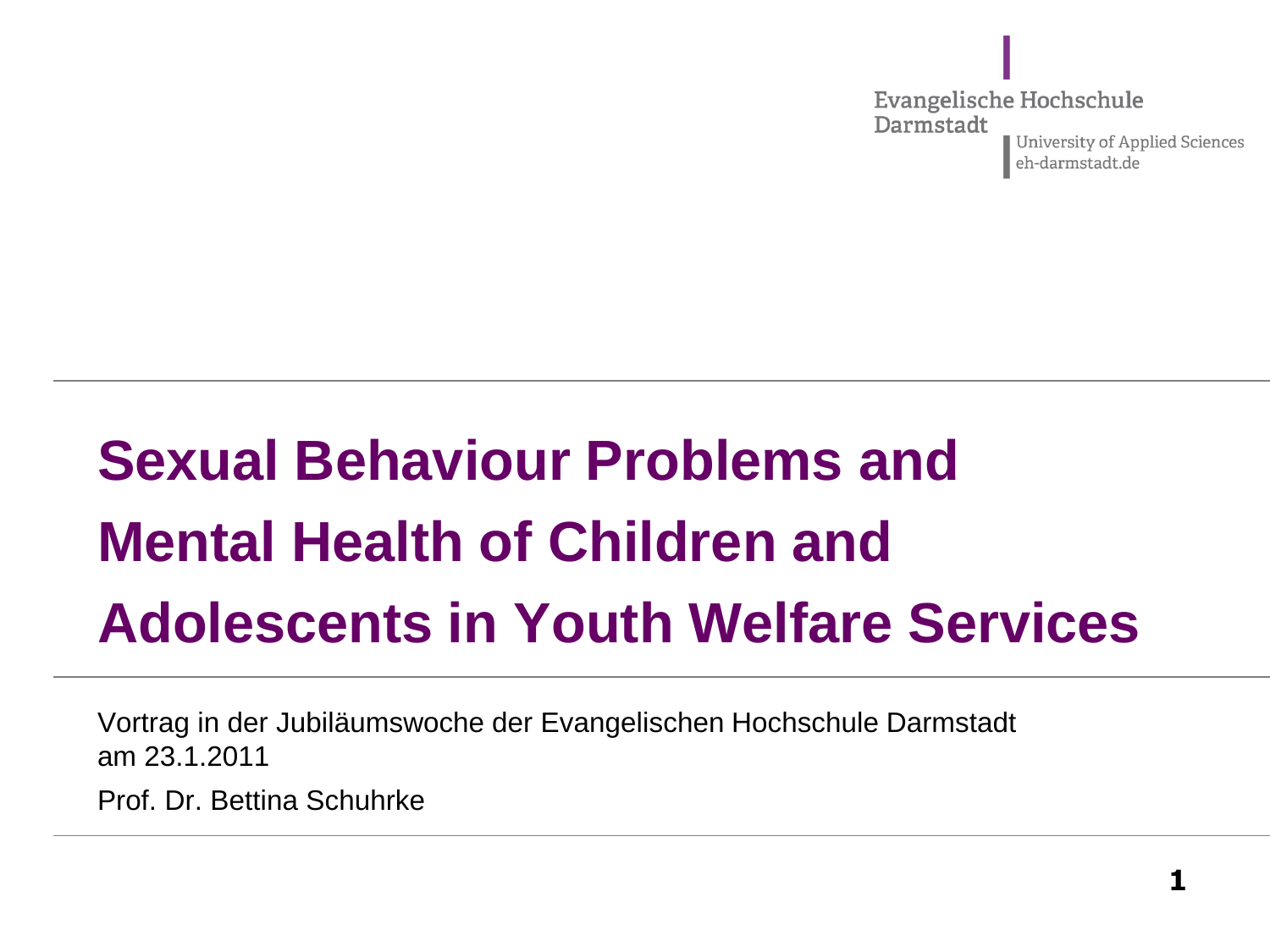#### **What I want to talk about …**

- $\triangleright$  What is problematic sexual behaviour in young people
- $\triangleright$  Description of a study which deals with residential and partially residential educational support services
	- EVAS-Studie, in collaboration with the Institut für Kinder- und Jugendhilfe, Mainz, Dipl.-Psych. Jens Arnold (Schuhrke & Arnold, 2009)
- $\triangleright$  Results from this study
- $\triangleright$  Some conclusions particularly for the education of staff working in these kinds of services, e.g. social workers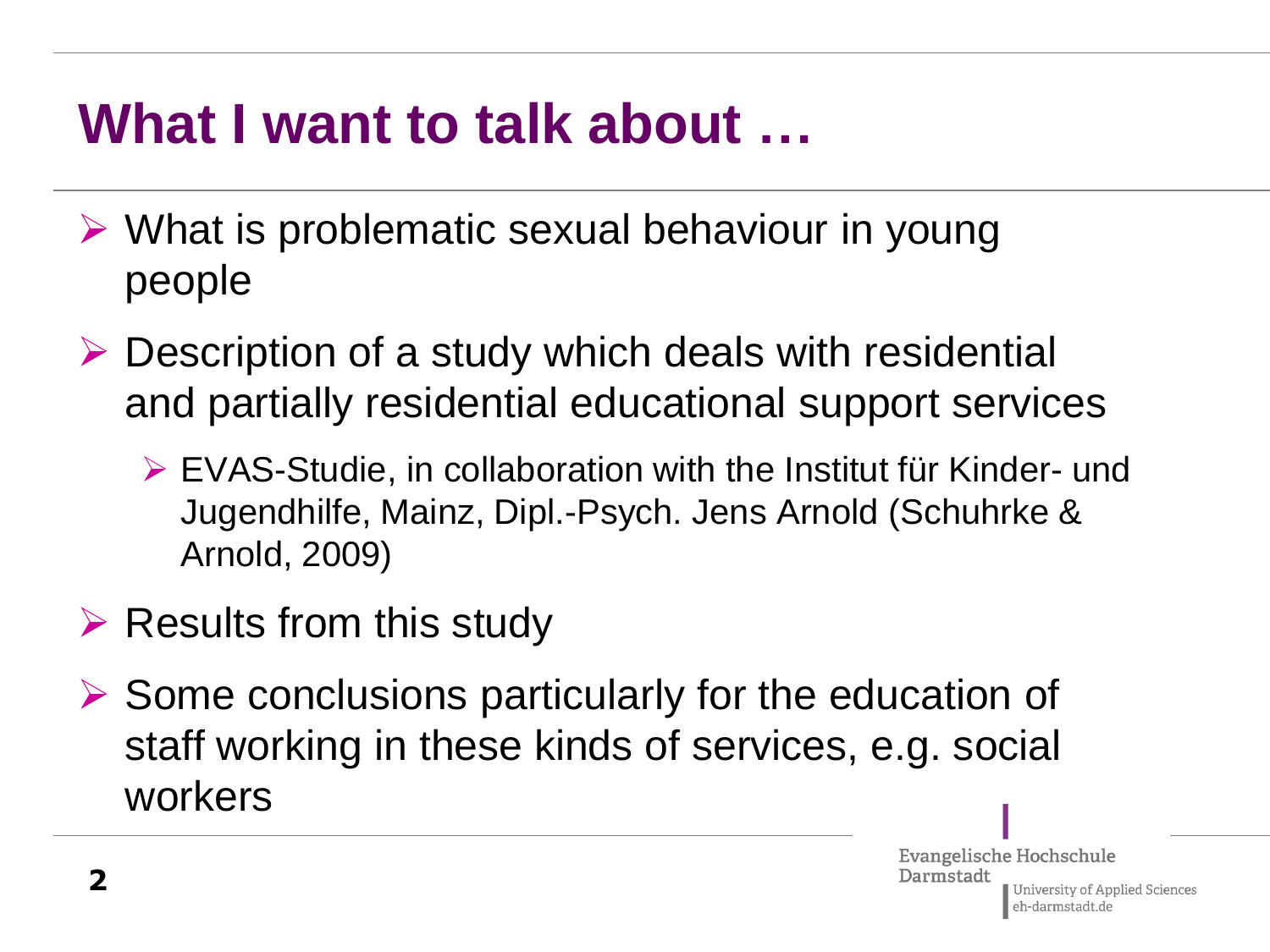#### **Minors with Sexual Behaviour Problems**

- $\triangleright$  Problematic sexual behaviour in young people can be defined from a psychopathological and a judicial perspective.
- $\triangleright$  In the late 1980s sexual problems are seen as a possible sequelae and indicator of child sexual abuse.
- $\triangleright$  In the 1990s and the 21st century the focus shifted increasingly to minors abusing other children.
- $\triangleright$  And evidence grew that children/youth with sexual problems may pose a particular problem to welfare services.

Evangelische Hochschule Darmstadt University of Applied Sciences eh-darmstadt.de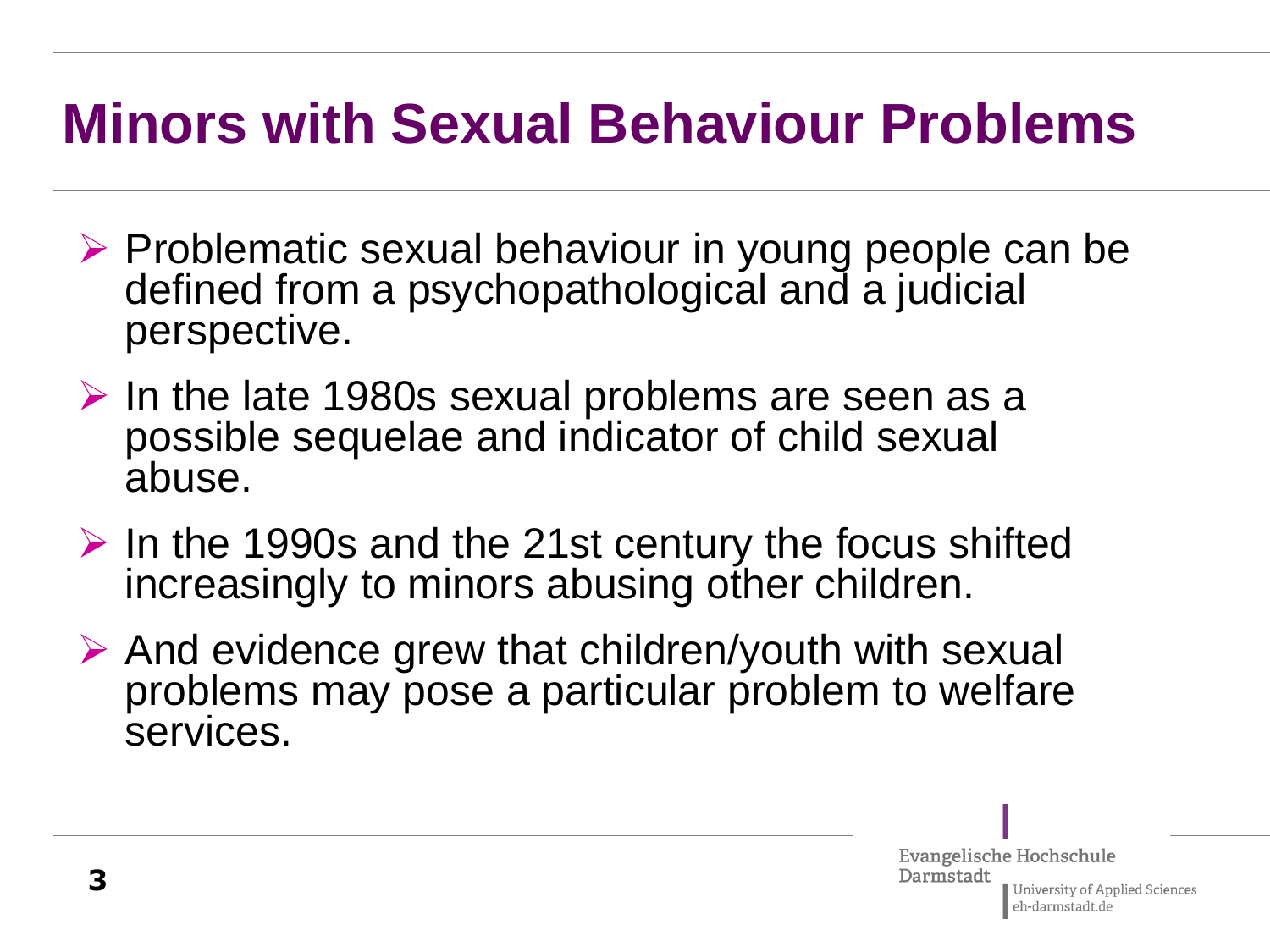### **Problematic Sexual Behaviour**

- $\triangleright$  There was some effort to classify sexual behaviour problems theoretically and empirically (e.g. Hall et al., 2002; Pithers et al., 1998).
- **Autoerotic** behaviour, e.g. masturbation in public, is usually estimated as least problematic.
- **Interpersonal** sexual behaviour, particularly if it goes along with **force**, is seen as the most problematic type.
- ▶ Most authors do not discuss normal sexual behaviour in any detail.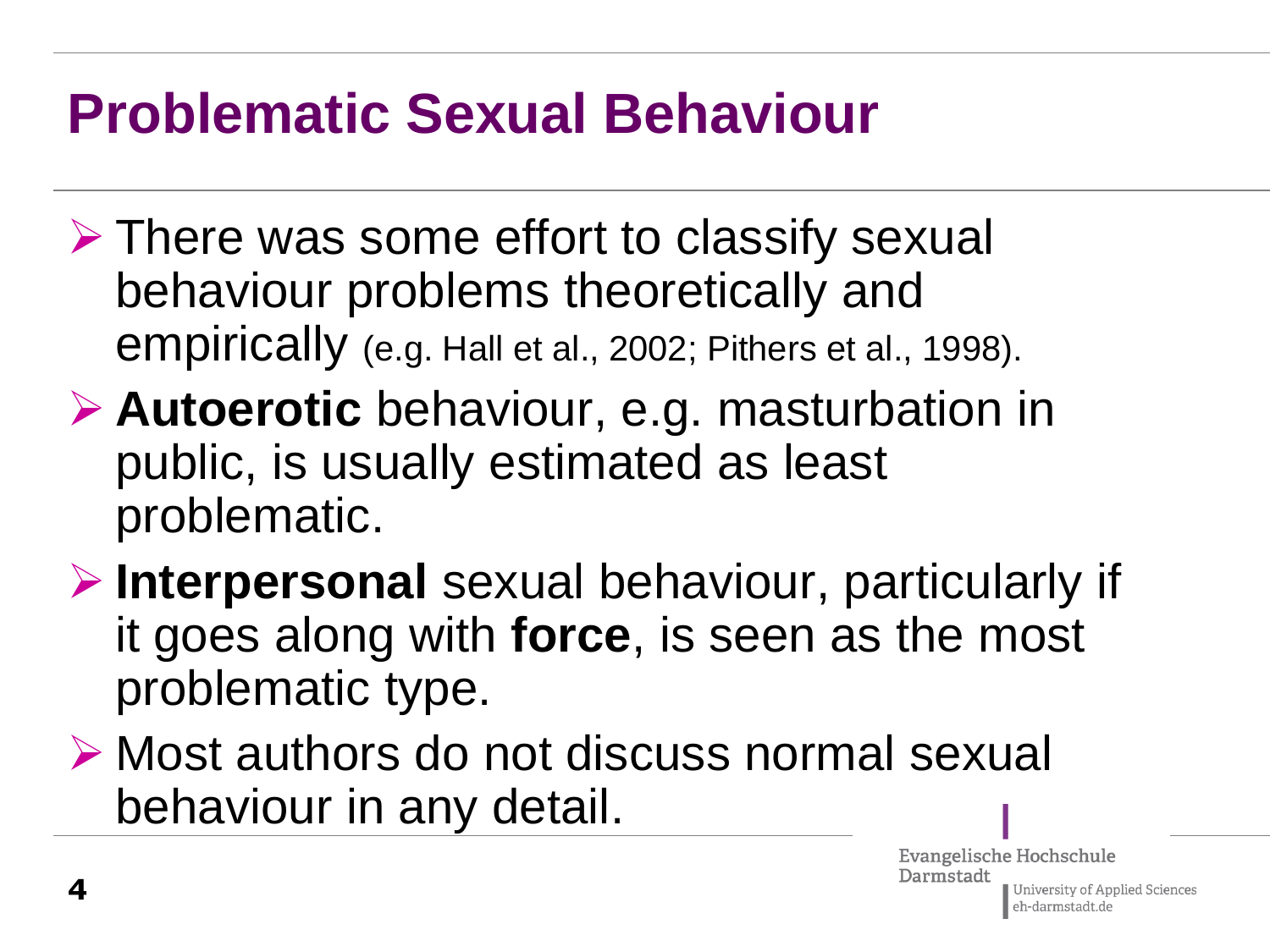#### **Research Questions**

- 1. Investigate the degree to which the system of child/youth welfare in Germany is confronted with clients demonstrating different kinds of sexual behaviour problems.
- 2. Assess the level of psychopathology in children with sexual behaviour problems.

Evangelische Hochschule Darmstadt University of Applied Sciences eh-darmstadt.de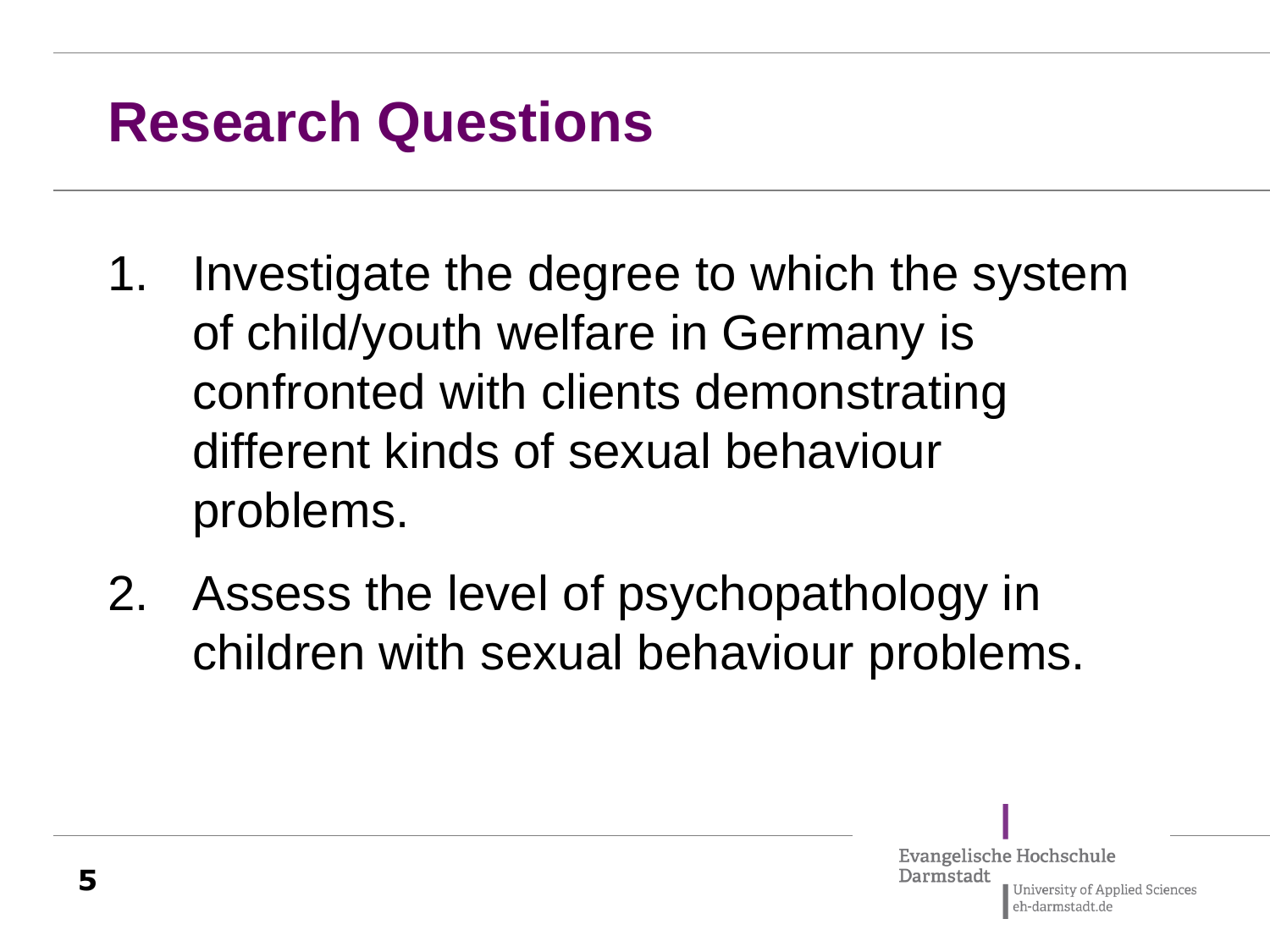### **EVAS (Evaluation Study of Educational Support)**

- We tried to answer research questions by a **secondary analysis** of data from a **questionnaire-based evaluation system** for youth care providers.
- $\triangleright$  Questionnaires are filled in at the point of admission and discharge and every six months inbetween for each child.
- $\triangleright$  They are completed by trained staff.
- $\triangleright$  We analyzed about 5,000 cases from 125 service providers from 10 different states of Germany gained 2004 to 2006.
- $\triangleright$  Included are all cases who received care/education in
	- day groups/also special needs education (according to §32 KJHG, partially residential)
	- institutions/group homes (according to §34 KJHG, residential)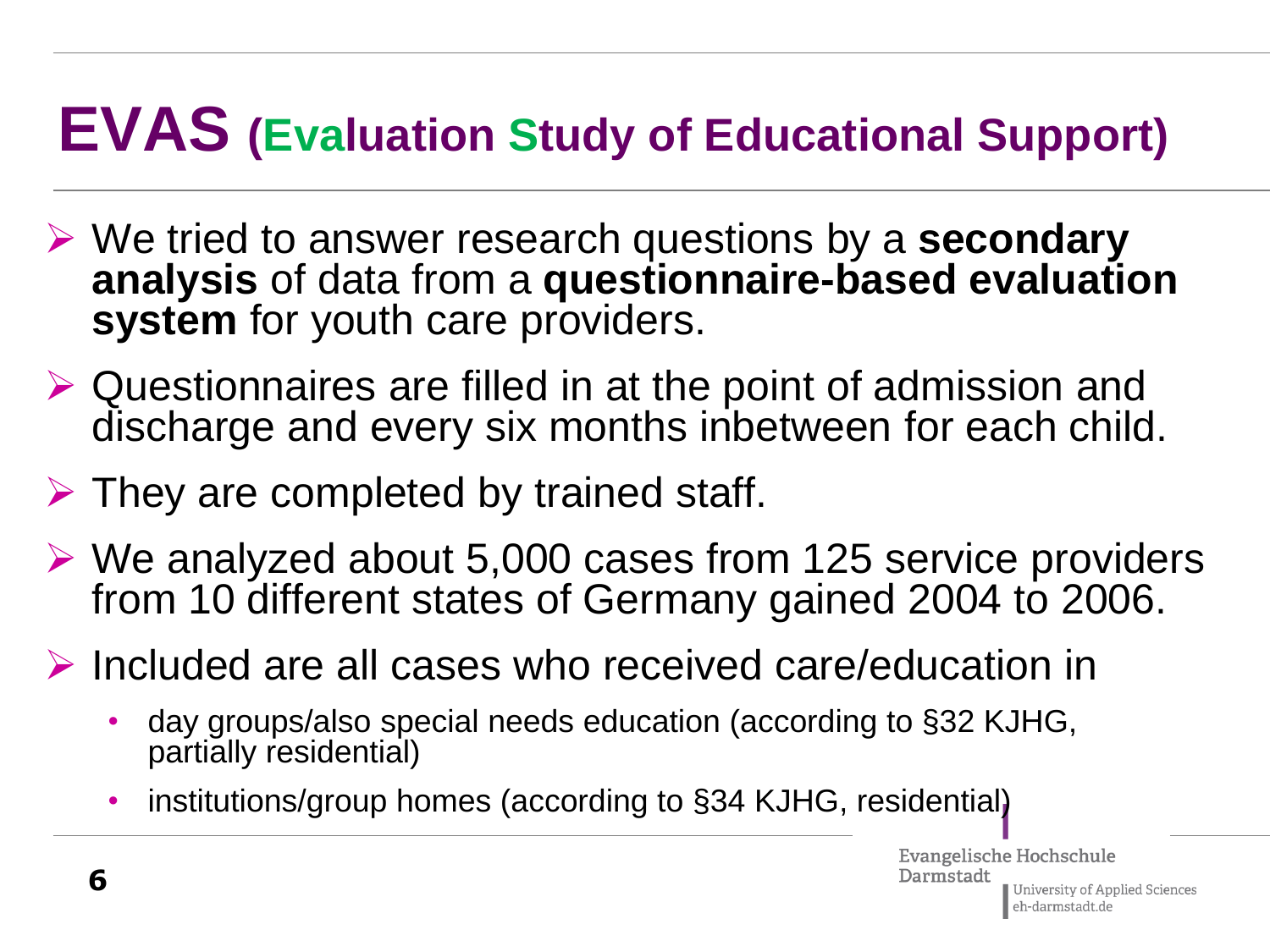#### **Most important question in the admission questionnaire**

- "Psychic/psychosocial problems that require intervention – symptoms"
- followed by a list of 24 problems + category "other",
- derived from ICD 10
- rated for degree of severity (1-3)

The category on sexual symptoms was used for dividing the sample in two groups.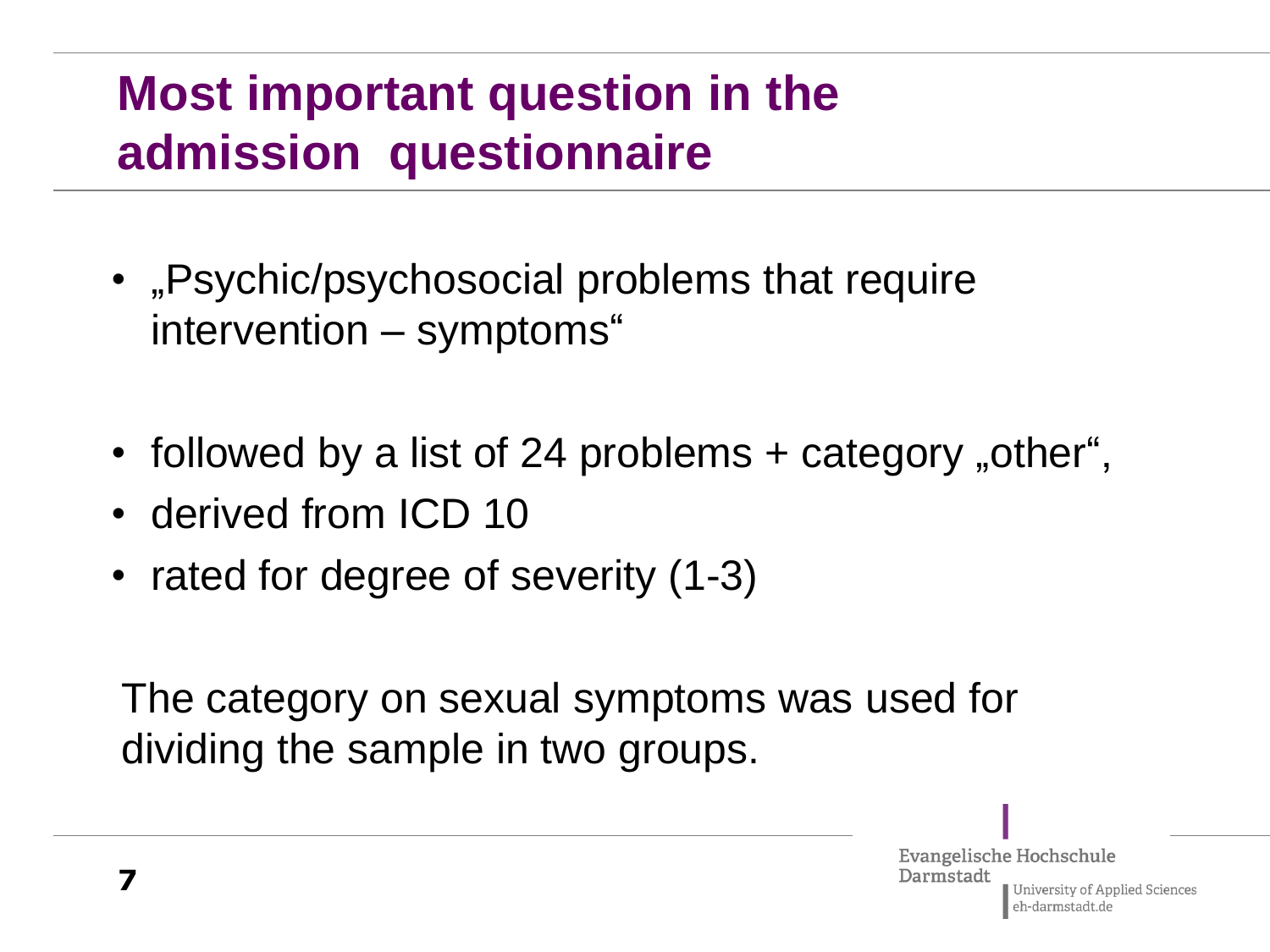## **Sample**

| <b>Group</b>                                   | over all    | <b>NoSBP</b> | <b>SBP</b>  |  |
|------------------------------------------------|-------------|--------------|-------------|--|
| Number and %<br>of children and<br>adolescents | 5119<br>100 | 4110<br>86.6 | 685<br>13.4 |  |
| Gender (in %)                                  |             |              |             |  |
| male                                           | 64.7        | 67.4         | 55.4        |  |
| female                                         | 35.3        | 32.6         | 44.6        |  |
| Age (in years)                                 |             |              |             |  |
| Mean                                           | 12.81       | 12.78        | 13.16       |  |
| <b>SD</b>                                      | 4.03        | 3.92         | 3.81        |  |

**NoSBP** No Sexual Behavior Problems (but other problems) **SBP** Sexual Behaviour Problems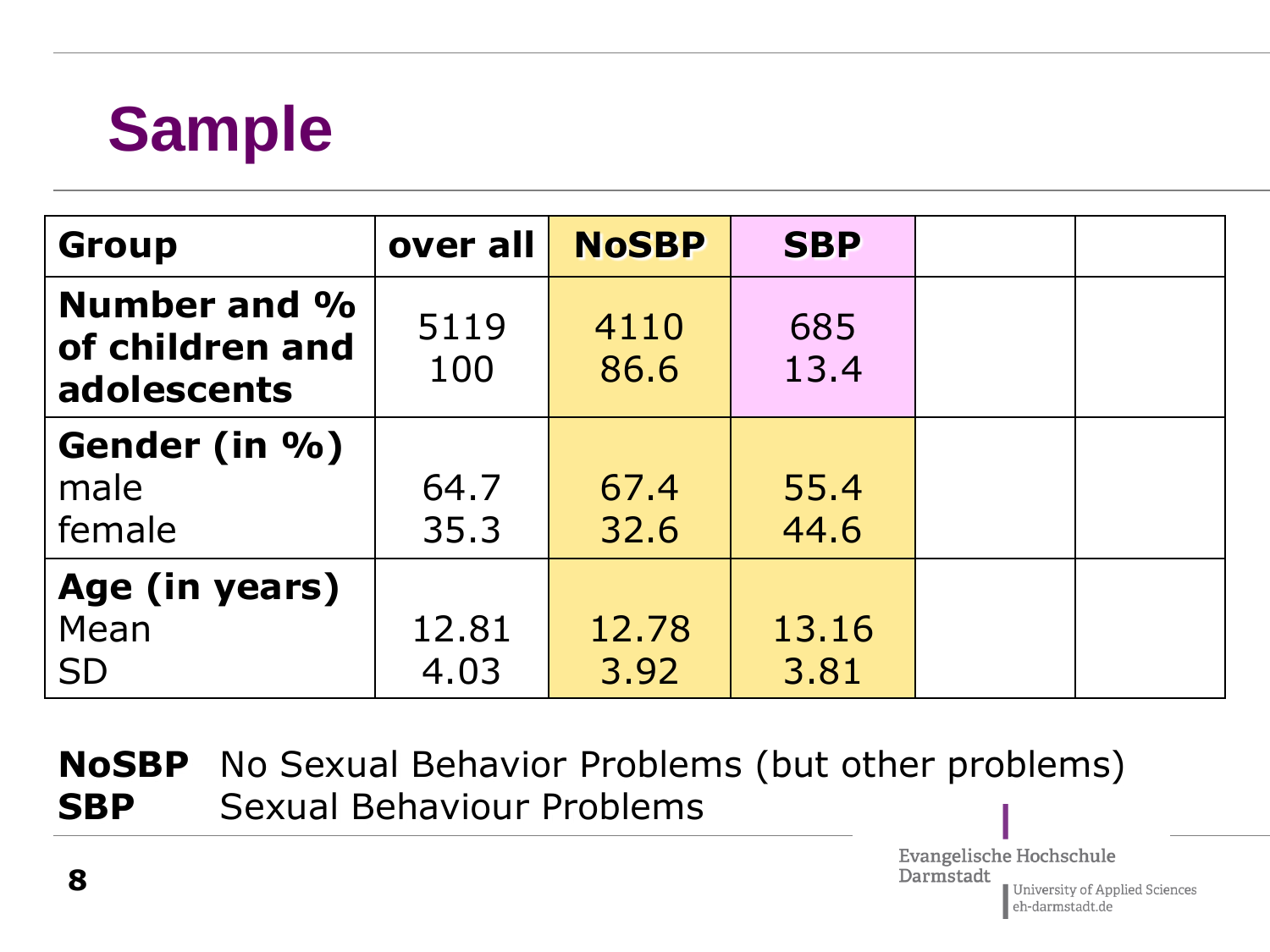### **Epidemiology**

- $\triangleright$  The percentage of children with sexual behaviour problems is comparable with data from the US (Baker et al. 2001).
- EVAS does not allow for more differentiation concerning sexual problems at the symptom or diagnosis level.
- Abuse is recognized as a reason for admission, but cannot be differenciated in physical or sexual abuse.
	- In the NoSBP-Group in 6.1% of cases abuse was recognized as one reason for admission, in the SBP-Group in 15.1%.
	- 29,3% of the abused children/adolescents, but only 13.1% of the nonabused show sexually problematic behaviour.

Evangelische Hochschule Darmstadt University of Applied Sciences eh-darmstadt.de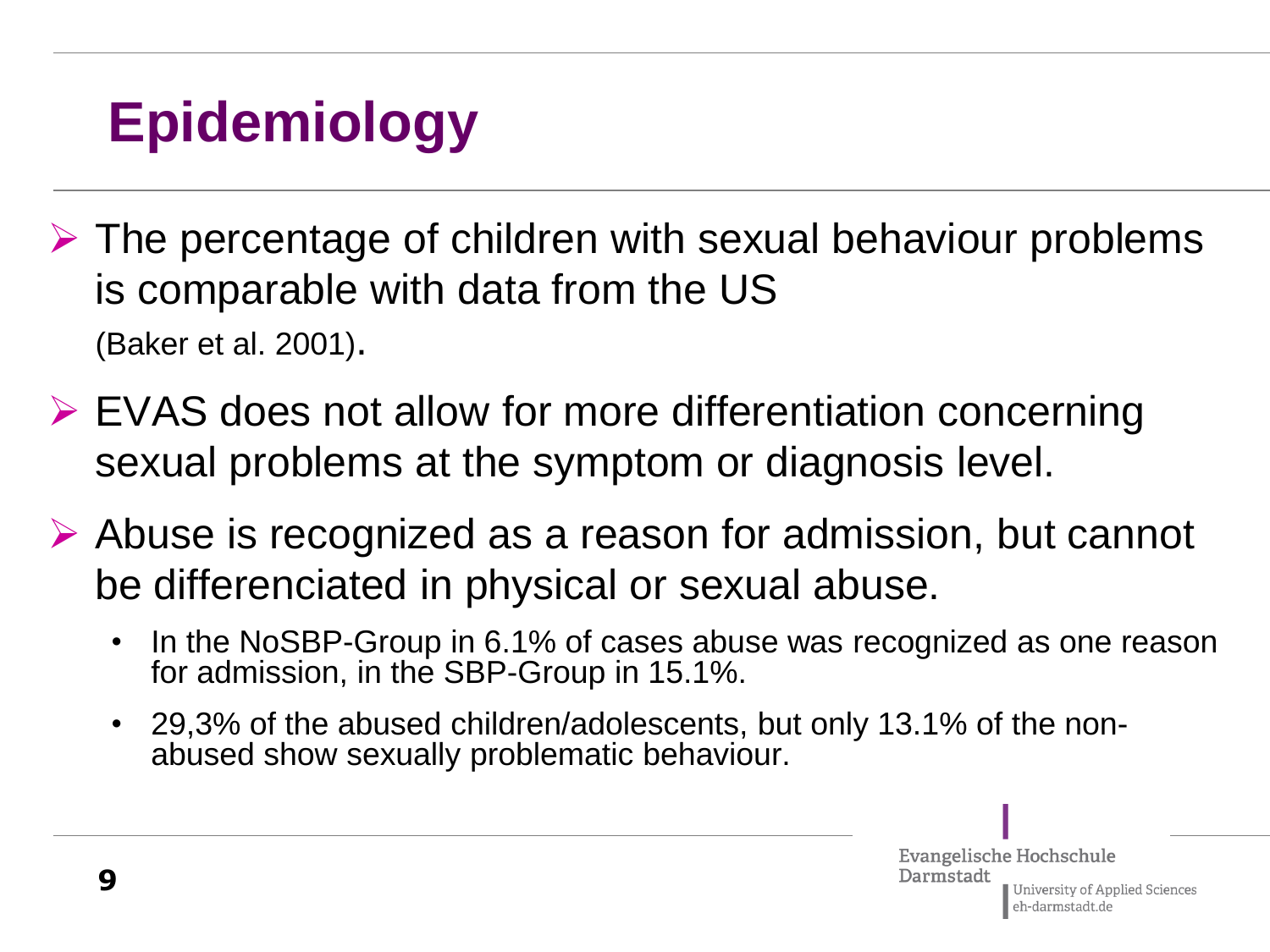# **Characteristic Symptoms**

**\*\*p≤ .001, \*p≤ .05**

| <b>Symptoms requiring intervention (in %)</b><br>(list of 24, derived from ICD 10) | <b>NoSBP</b><br>$n = 4110$ | <b>SBP</b><br>$n = 685$ |
|------------------------------------------------------------------------------------|----------------------------|-------------------------|
| antisocial behaviour (e.g. lying, truancy)                                         | $43.3**$                   | 61.3                    |
| lack of/undifferenciated attachment behaviour                                      | $29.4**$                   | 57.5                    |
| aggressive behaviour                                                               | $46.5***$                  | 55.7                    |
| social insecurity                                                                  | 52.4                       | 54.4                    |
| attention deficit/impulsivity/motorical<br>restlessness                            | $47.6***$                  | 53.4                    |
| academic weakness in school                                                        | $44.8*$                    | 49.0                    |
| .                                                                                  |                            |                         |
| selfinjuring/selfharming                                                           | $9.9**$                    | 19.3                    |
|                                                                                    | Evangelische Hochschule    |                         |

eh-darmstadt.de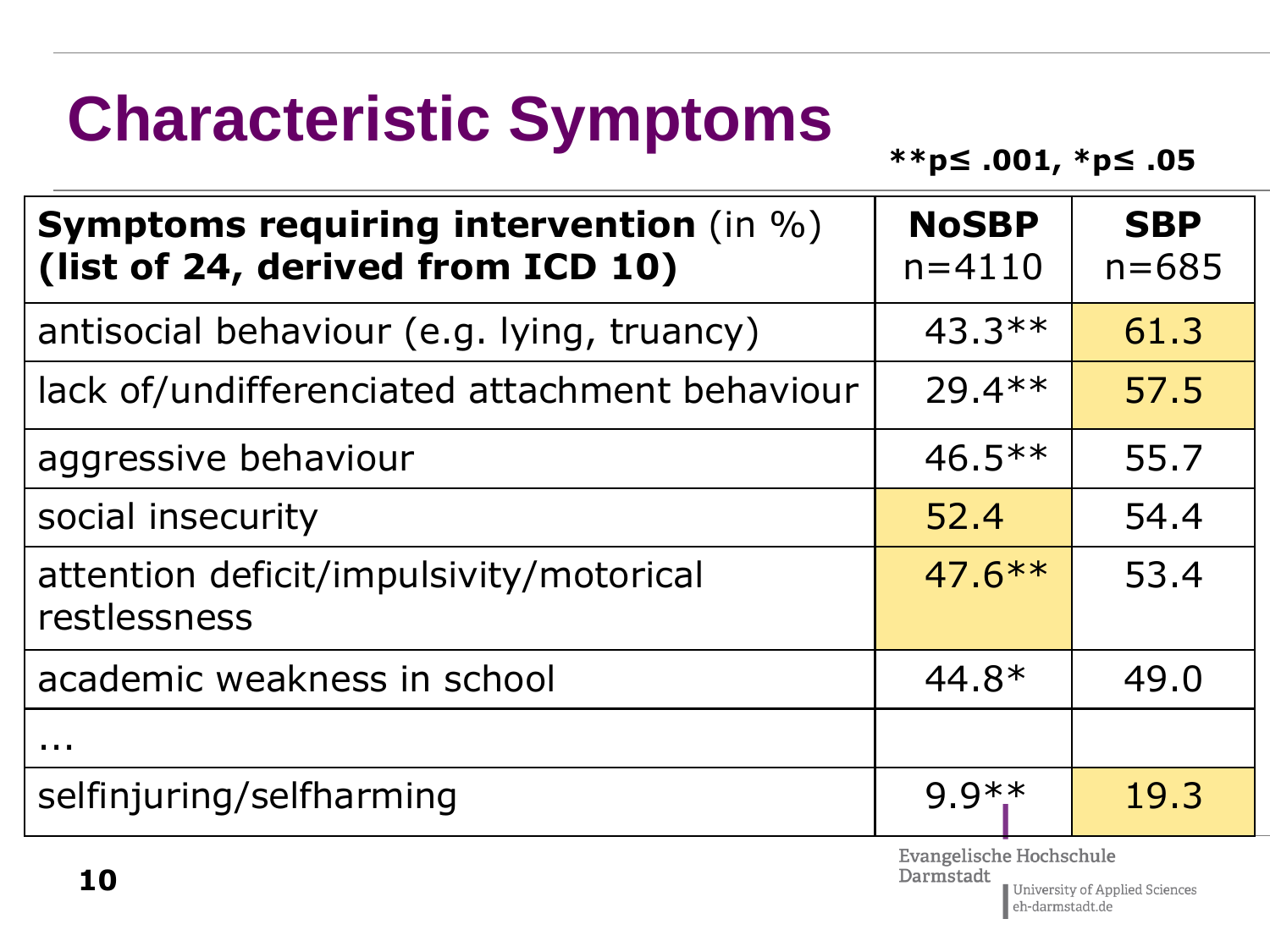### **Symptoms**

- $\geq$  19 symptoms are tendentially or significantly more frequent in SBP-group.
- $\triangleright$  The largest differences exist for
	- antisocial behaviour
	- problems in attachment behaviour.
- $\triangleright$  There are significant differences between groups on aggregated measures of mental morbidity, e.g. the number of symptoms
	- mean $_{N_0SBP}$ =5.26 mean $_{SBP}$ =7.75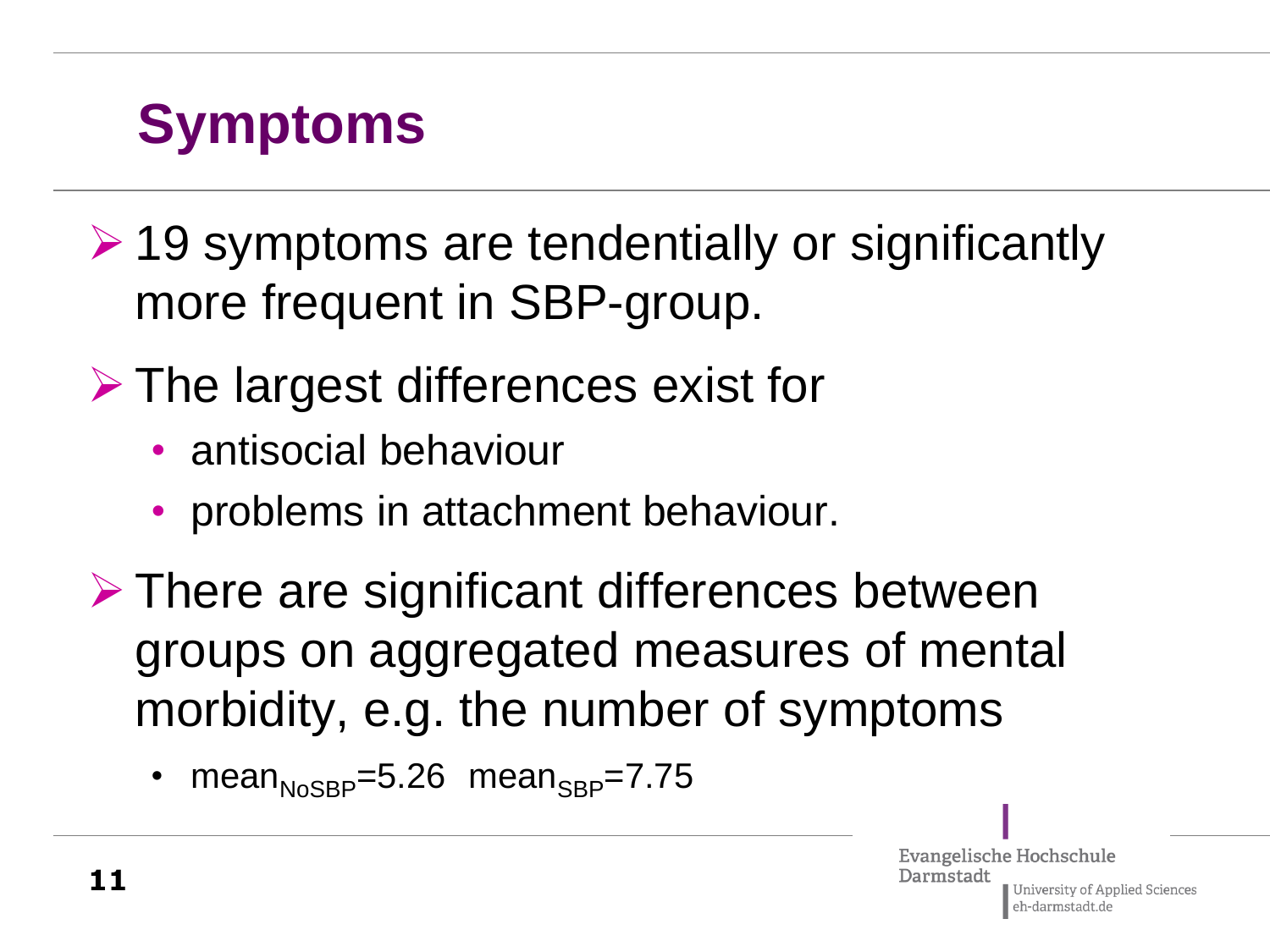# **Characteristic Diagnoses**

**\*\*p≤ .001, \*p≤ .05**

| <b>Diagnoses requiring intervention</b> (in %)<br>(list of 17, derived from ICD 10) | <b>NoSBP</b><br>$n = 3102$ | <b>SBP</b><br>$n = 531$ |
|-------------------------------------------------------------------------------------|----------------------------|-------------------------|
| Conduct Disorders (F91)                                                             | $24.4**$                   | 34.8                    |
| Hyperkinetic Disorders (F90)                                                        | 27.3                       | 26.9                    |
| <b>Emotional Disorders (F93)</b>                                                    | $15.6***$                  | 21.7                    |
| Attachment Disorders (F94.1/F94.2)                                                  | $7.4**$                    | 18.6                    |
| Other                                                                               | $12.6***$                  | 17.5                    |
| Intelligence Below Average ( $IQ < 85$ )                                            | $9.0**$                    | 15.1                    |
| Specific Developmental Disorders (F80-F83)                                          | 14.2                       | 13.9                    |
| $\cdots$                                                                            |                            |                         |
| Drug/Substance Abuse (F10-F19/F55)                                                  | 5.7                        | 4.9                     |
| $\blacksquare$                                                                      |                            |                         |
| Phobic and Other Anxiety Disorders (F40/F41)                                        | 2.2                        | 2.6                     |
|                                                                                     | Darmstadt                  |                         |

University of Applied Sciences eh-darmstadt.de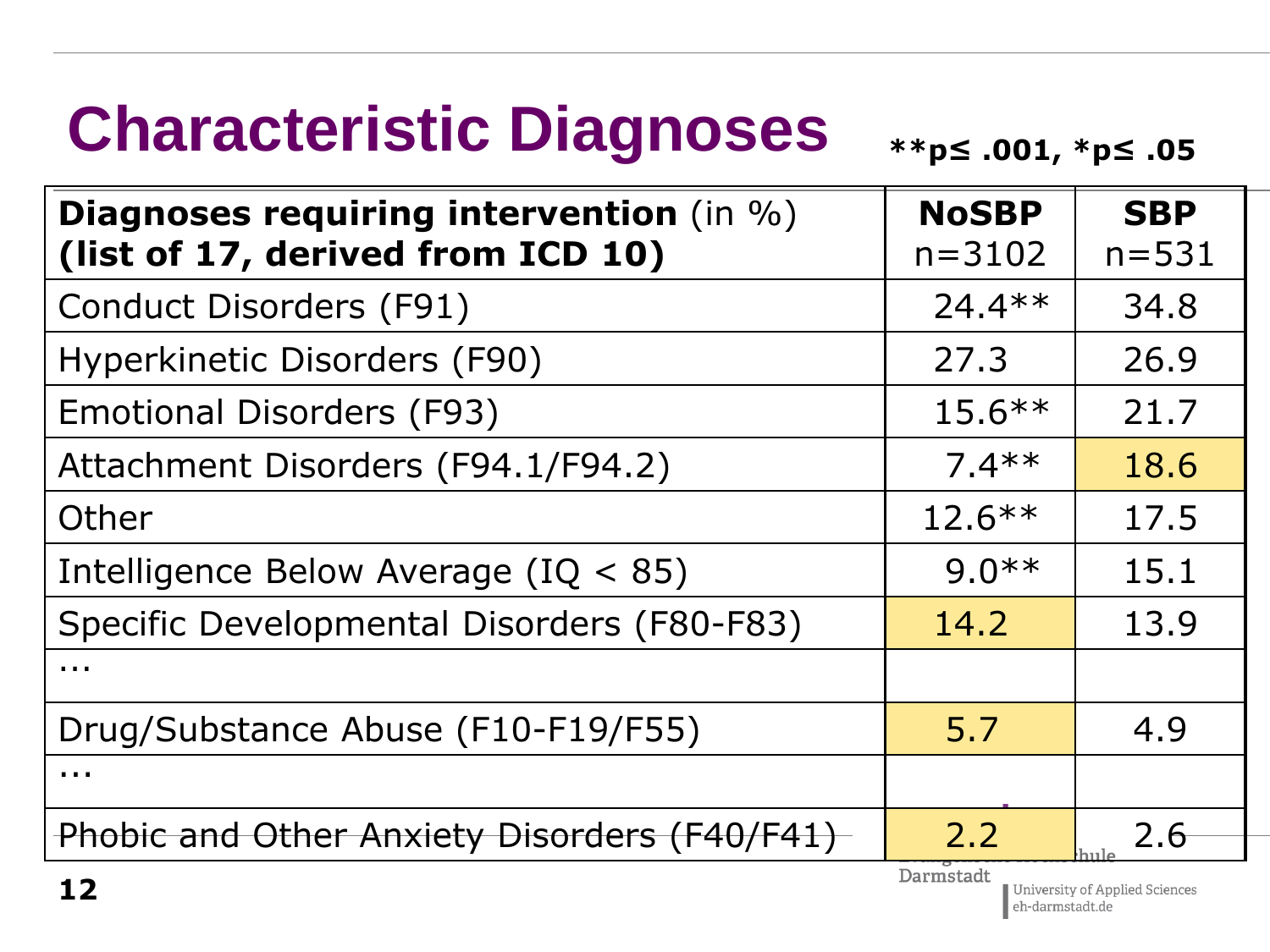### **Diagnoses**

- $\geq 11$  symptoms are significantly more frequent in SBP-group.
- **► The largest differences exist for** 
	- conduct disorders
	- attachment disorders
- $\triangleright$  There are significant differences between groups on aggregated measures of mental morbidity, e.g. number of diagnoses

mean<sub>NoSBP</sub>=1.07 mean<sub>SBP</sub>=1.69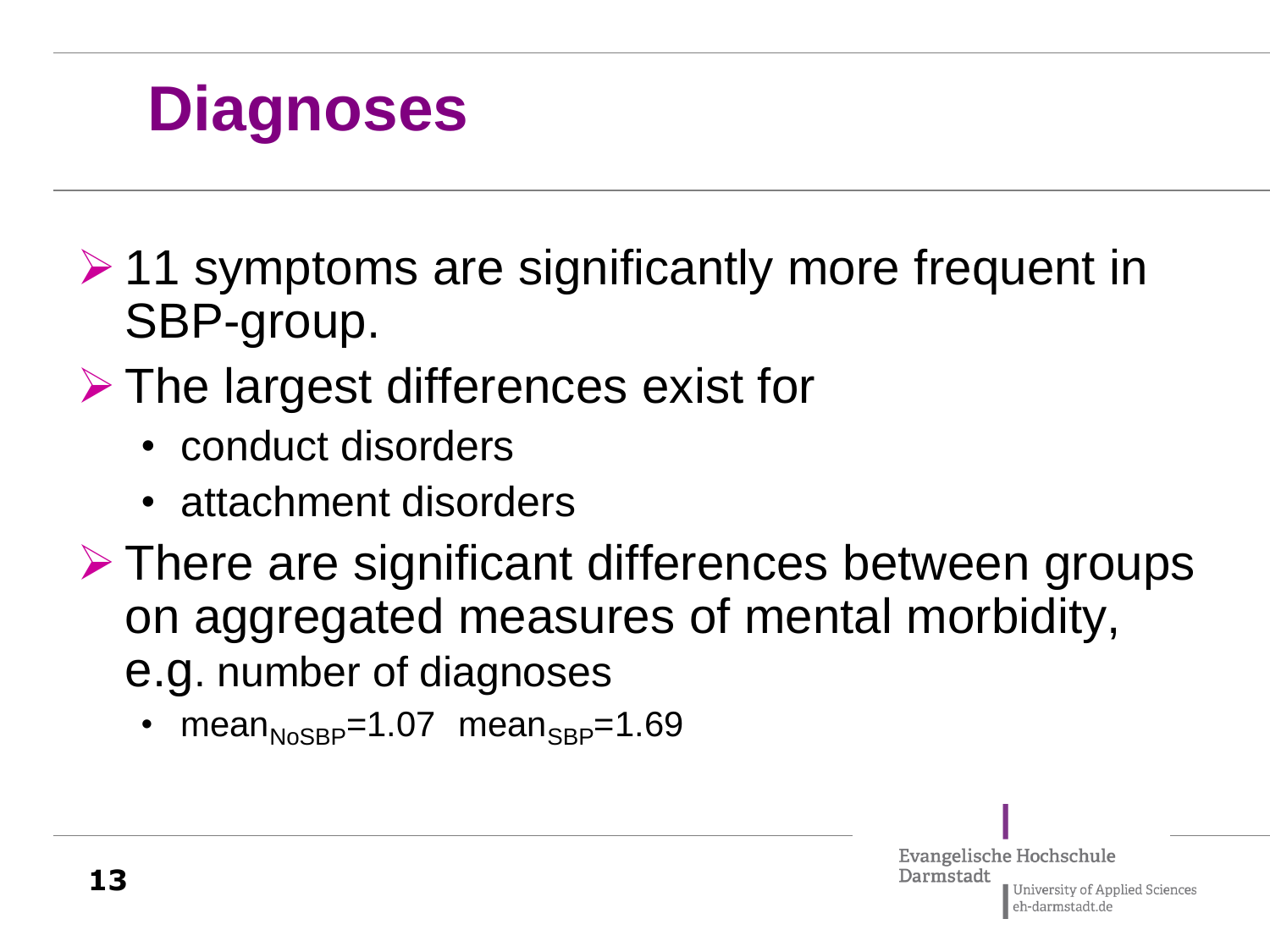### **Resources**

**all differences sign. at p≤ .001 level**

| <b>Resources</b> (mean)<br>(7-point rating scales) | <b>SBP</b> | <b>NoSBP</b> | No Psycho-<br>pathology |
|----------------------------------------------------|------------|--------------|-------------------------|
| physical health                                    | 4.24       | 4.41         | 4.85                    |
| special compet./achievements                       | 3.71       | 3.94         | 4.67                    |
| interests/activities/hobbies                       | 3.58       | 3.78         | 4.64                    |
| autonomy                                           | 3.53       | 3.78         | 4.72                    |
| social attractivity                                | 3.51       | 3.80         | 4.83                    |
| social-commun. competencies                        | 3.28       | 3.54         | 4.60                    |
| social integration                                 | 3.21       | 3.55         | 4.71                    |
| function in family/group                           | 3.16       | 3.55         | 4.55                    |
| beliefs/coping strategies                          | 2.91       | 3.18         | 4.46                    |
| self concept/-confidence                           | 2.88       | 3.21         | 4.42                    |

Evangelische Hochschule<br>Darmstadt

 $\label{thm:1} \begin{array}{|l|} \hline \text{University of Applied Sciences} \\ \hline \text{eh-darmstadt.de} \end{array}$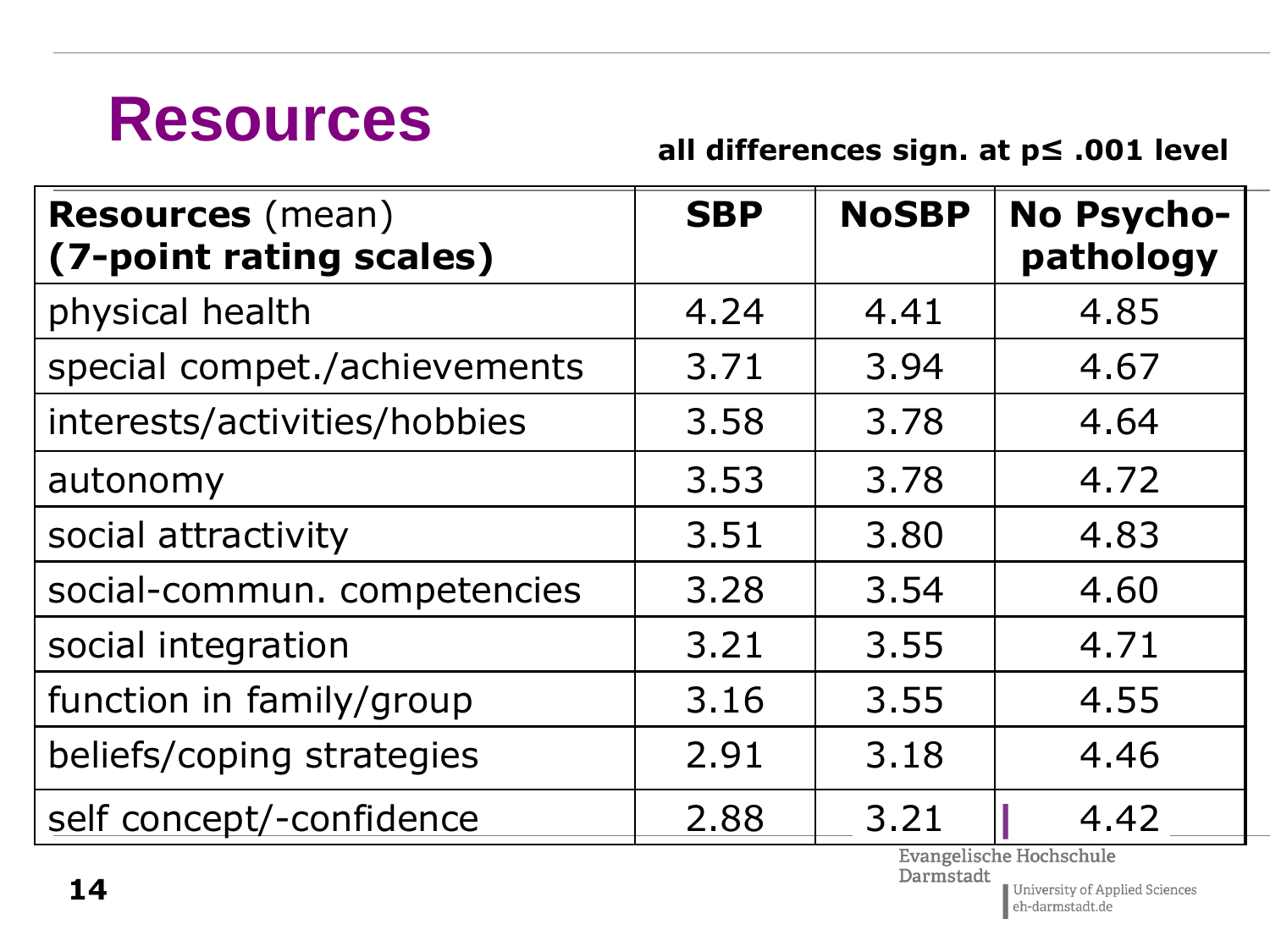#### **Youth Welfare "Career"**

| Measures of Educational Support (in %)<br>(list of 15 measures, as defined by law) | <b>NoSBP</b><br>$n = 3389$ | <b>SBP</b><br>$n = 601$ |
|------------------------------------------------------------------------------------|----------------------------|-------------------------|
| institutional care/group home $(\S 34)$                                            | $29.7**$                   | 38.6                    |
| psychiatry (inpatient)                                                             | $27.3***$                  | 33.8                    |
| professional family support (§ 31)                                                 | 24.6                       | 23.0                    |
| day-group (also special needs education; §32)                                      | $17.6*$                    | 22.0                    |
| take in charge to protect child $(\S 42)$                                          | 14.5                       | 16.1                    |
| full time care/foster family (§ 33)                                                | $11.2***$                  | 15.6                    |
| .                                                                                  |                            |                         |
| professional educational support (§ 30)                                            | 11.5                       | 9.8                     |
|                                                                                    |                            |                         |
|                                                                                    | Evangelische Hochschule    |                         |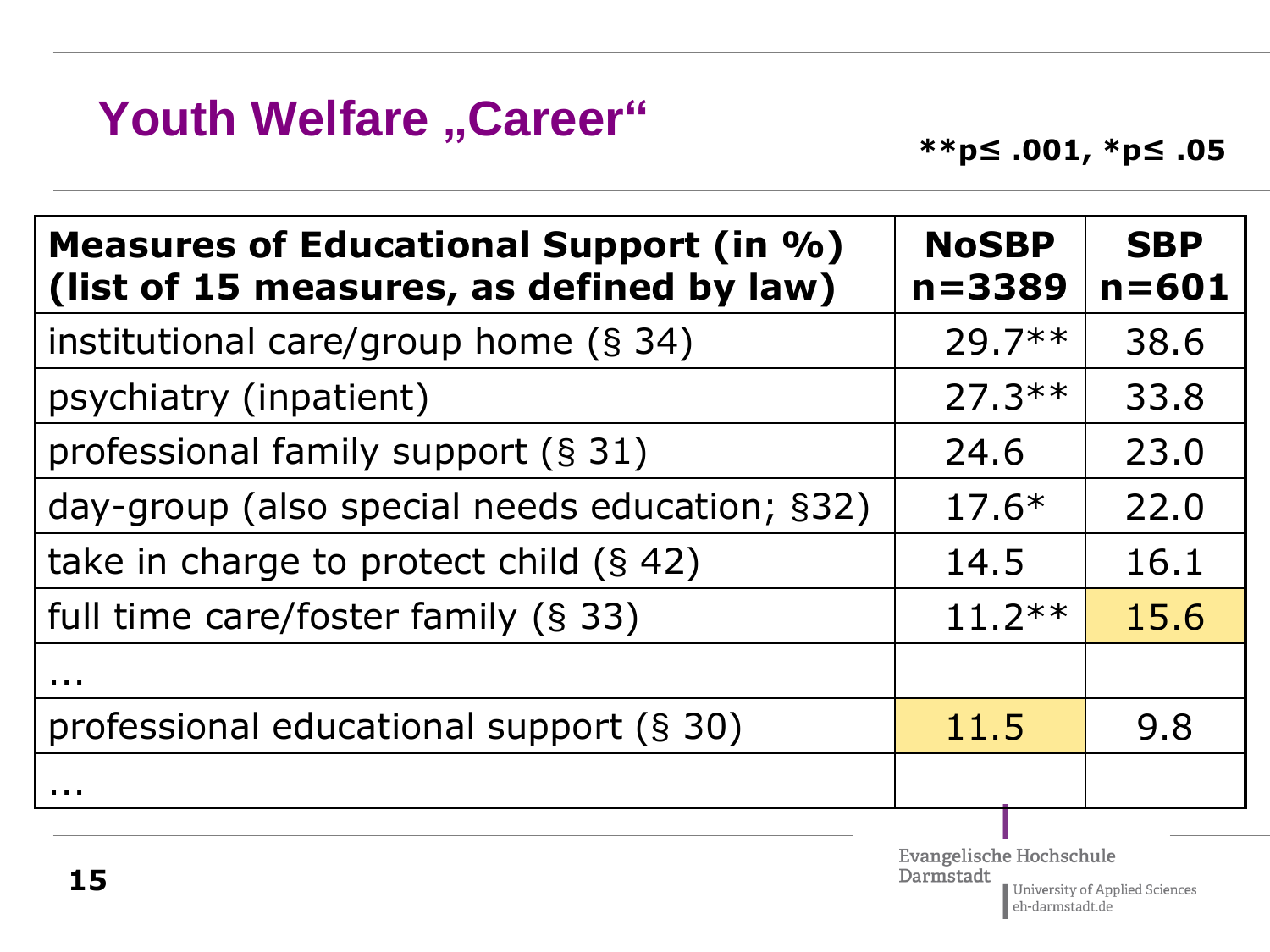## **Youth Welfare** "Career"

- $\geq 4$  kinds of educational support are significantly more frequent in SBP-group
	- institutional care, psychiatry, foster family and day group
- **≻ There are significant difference between groups on** an aggregated welfare "career" index
	- $mean<sub>NosBP</sub>=6.96$  mean<sub>SBP</sub>=8.09

**≻ SBP group: coincidence of unstable personal** relationships and attachment problems